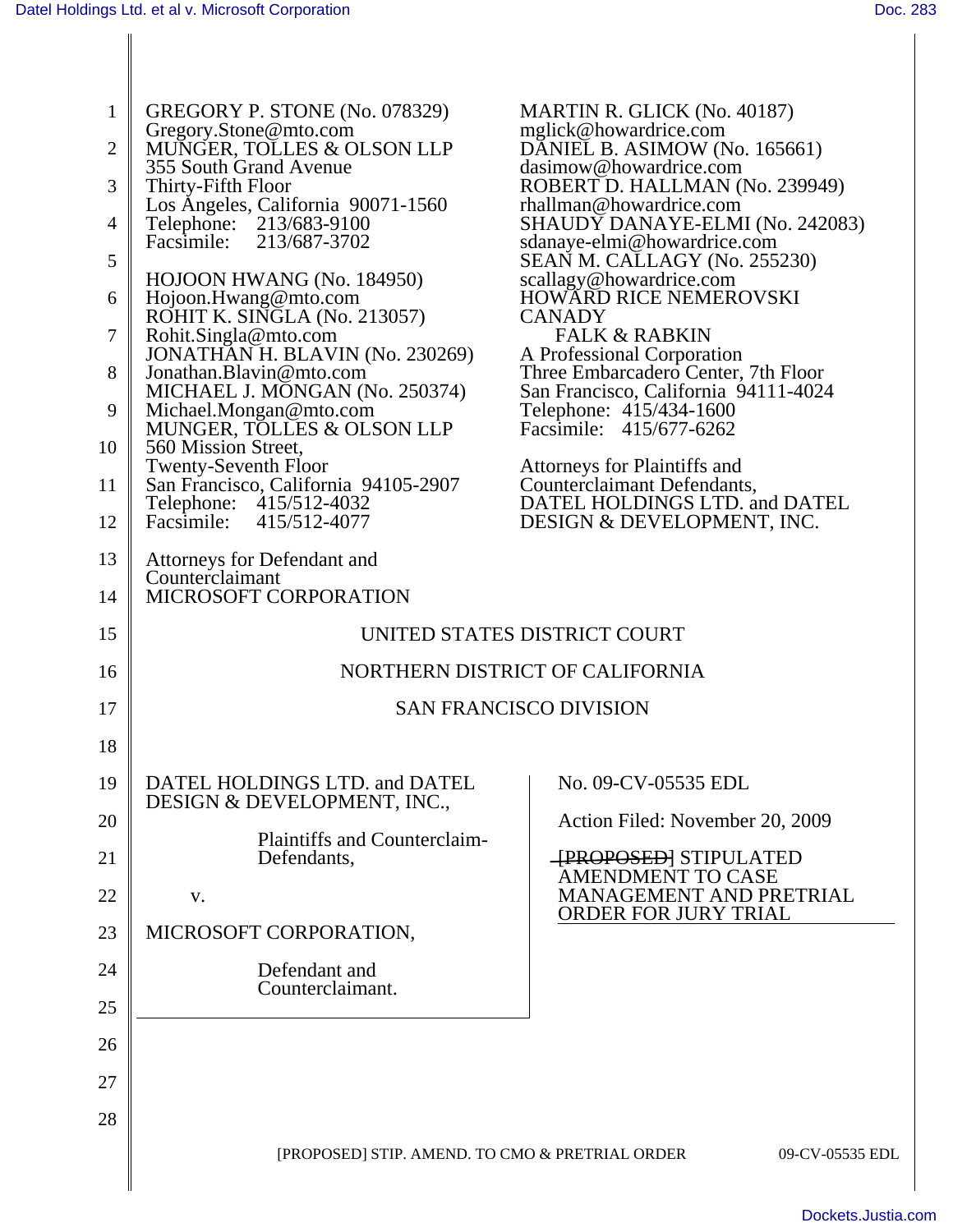WHEREAS, on September 22, 2010, the Court entered a Case Management and Pretrial Order for Jury Trial; WHEREAS, on May 6, 2011, the Court granted leave to Microsoft Corporation to file its Second Amended Answer and Counterclaims; WHEREAS, at the hearing on May 6, 2011, the Court tentatively set a new trial date of January 31, 2012;

WHEREAS, at the hearing on May 6, 2011, the Court ordered the parties to meet and confer and to submit to the extent possible an agreed-upon Amendment to Case Management and Pretrial Order for Jury Trial;

WHEREAS, on May 23, 2011, the parties jointly submitted a [Proposed] Amendment to Case Management and Pretrial Order for Jury Trial;

WHEREAS, in submitting the [Proposed] Amendment the parties contemplated that trial would either begin on April 10, 2012, or April 17, 2012;

14 15 WHEREAS, the Court's Amendment to Case Management and Pretrial Order for Jury Trial was entered on June 6, 2011, and set a trial date of May 7, 2012;

16 17 18 WHEREAS, pursuant to Court order, the parties have met and conferred in good faith concerning fact discovery limits, expert witness discovery deadlines, and dispositive motion filing and briefing schedules;

19 20 WHEREAS, the parties have since reached agreement concerning deposition fact discovery limits;

21 22 WHEREAS, the parties have also reached agreement concerning expert witness discovery deadlines;

23 24 25 WHEREAS, the parties have also reached agreement that adjusted dispositive motion filing and briefing schedules will be conducive to more orderly fact and expert discovery without impacting the Court's pretrial deadlines or trial date; and

26 27 WHEREAS, the parties have been unable to reach agreement concerning whether additional written discovery is appropriate in light of the newly-added counterclaims:

28

1

2

3

4

5

6

7

8

9

10

11

12

13

[PROPOSED] STIP. AMEND. TO CMO & PRETRIAL ORDER 09-CV-05535 EDL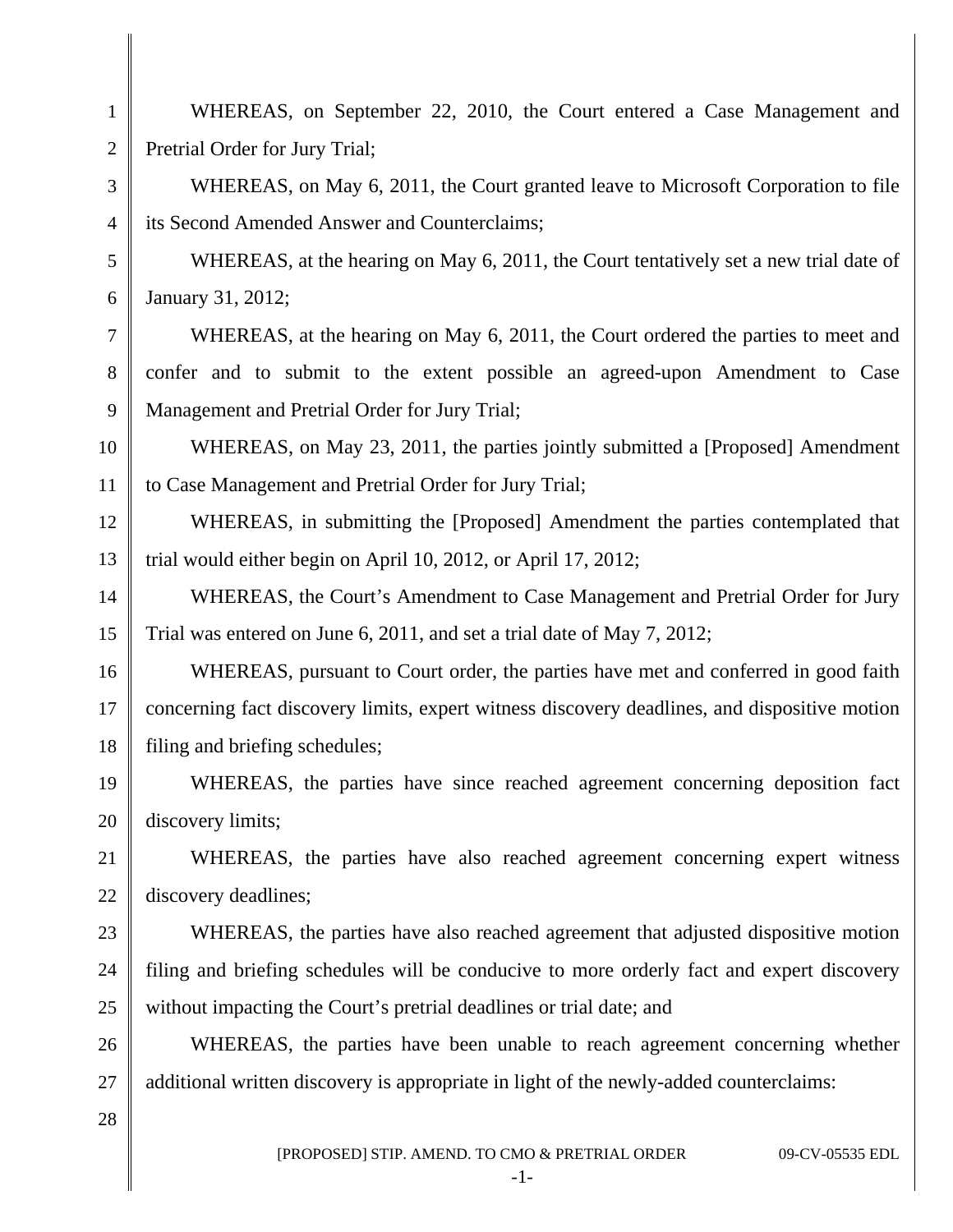## 1 2 3 4 5 6 7 8 9 10 11 12 13 14 15 16 17 18 19 20 21 22 23 24 25 26

27

28

## **STIPULATION**

Pursuant to Local Rules 6-1(b) and 6-2, Datel and Microsoft, by and through their respective counsel of record, hereby make this [Proposed] Stipulated Amendment To Case Management And Pretrial Order For Jury Trial. Specifically, the parties stipulate to the following:

1. Datel shall be allowed to take the depositions of the six Microsoft fact witnesses it has requested to date, as well as up to three additional witnesses, to be identified to Microsoft no later than July 29, 2011, provided that no individual deposition shall exceed the seven hours of deposition time allowed under the Federal Rules of Civil Procedure. Microsoft reserves all objections to the depositions of its fact witnesses including the up-tothree additional witnesses once they are identified other than an objection based on the number of deponents or hours of depositions requested by Datel. Microsoft shall be allowed to take the depositions of the Datel fact witnesses in accordance with the limits set forth in the Court's September 22, 2010 Case Management Order [Dkt. No. 67]. Datel reserves all objections to the depositions of its fact witnesses other than an objection based on the number of deponents or hours of depositions requested by Microsoft. Such depositions shall be completed no later than September 9, 2011. In all other respects, non-expert discovery shall be completed no later than August 19, 2011, as per the existing scheduling order.

2. Concerning written discovery, namely, Datel's Fifth Set of Interrogatories, served July 20, 2011,

Datel's Position & Proposal. Pursuant to the Court's order that the parties meet and confer over discovery limits for the new counterclaims, on July 7, Datel's counsel proposed that, inter alia, the parties be allotted 25 interrogatories in connection with the new counterclaims. On July 20, Microsoft's counsel responded that it was Microsoft's view that no additional written discovery was appropriate. Datel contends that it is fair and appropriate for it to be afforded interrogatories related to Microsoft's new counterclaims. On July 20, 2011, Datel served its Fifth Set of Interrogatories, containing 23 interrogatories related solely to Microsoft's copyright and trade secrets claims. While

[PROPOSED] STIP. AMEND. TO CMO & PRETRIAL ORDER 09-CV-05535 EDL

-2-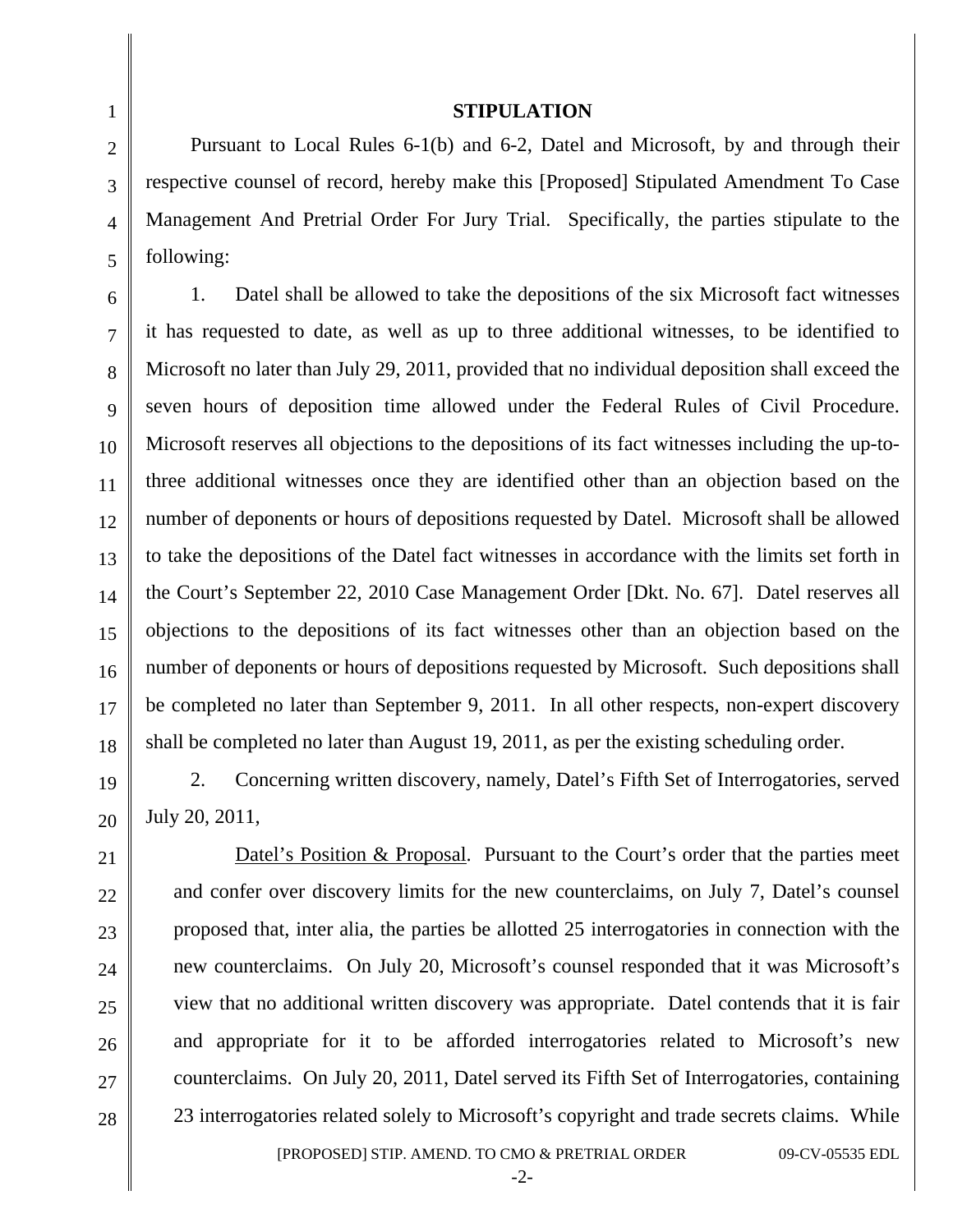Microsoft has taken the position that Datel used all of its interrogatories allowed under the Court's September 22, 2010 Case Management Order [Dkt. No. 67], this order was entered six months before Microsoft sought leave to amend, and fact discovery under such order had already closed by the time Microsoft added the copyright and trade secret claims. It was not possible for Datel to anticipate that Microsoft would later add new claims and that Datel should keep interrogatories in reserve. The 23 carefully crafted interrogatories Datel served on July 20, 2011 are essential to understanding Microsoft's new claims. Datel believes it will be prejudiced if it is denied answers concerning the new and factually complex claims. Datel does not believe that Rule 30(b)(6) depositions will obviate the need for written interrogatories. To date, Microsoft has only served objections to such topics and failed to designate a single deponent. Also, statements of any 30(b)(6) witnesses at deposition will be a poor substitute for identification and contention interrogatories.

1

2

3

4

5

6

7

8

9

10

11

12

13

14

15

16

17

18

19

20

21

22

23

24

25

26

27

28

 Moreover, Datel disagrees that Microsoft should be entitled to additional interrogatories or requests for admissions merely because Datel timely served written discovery. Microsoft failed to serve discovery in the time allowed under the case schedule, and has shown no need to do so concerning its own newly added claims.

 Regarding Datel's requests for admissions, under the Court's September 22, 2010 Case Management Order [Dkt. No. 67 at 2:6], each party is allowed to propound a total of 100 requests for admissions. Prior to serving its Third Set of Requests For Admissions on July 20, 2011, Datel had propounded a total of sixty-four (64) requests. Therefore, it did not need leave to file the requests.

 [PROPOSED] STIP. AMEND. TO CMO & PRETRIAL ORDER 09-CV-05535 EDL Microsoft's Position & Proposal. Datel has already served 43 broad requests for documents, with which Microsoft is trying to comply on this accelerated schedule, as well as a Rule 30(b)(6) notice with 36 topics. But Microsoft submits that 23 interrogatories and 27 requests for admission on top of all this will add little, if any, value to the discovery process beyond information that can be obtained in depositions and expert discovery. Additional written discovery will only serve to burden and harass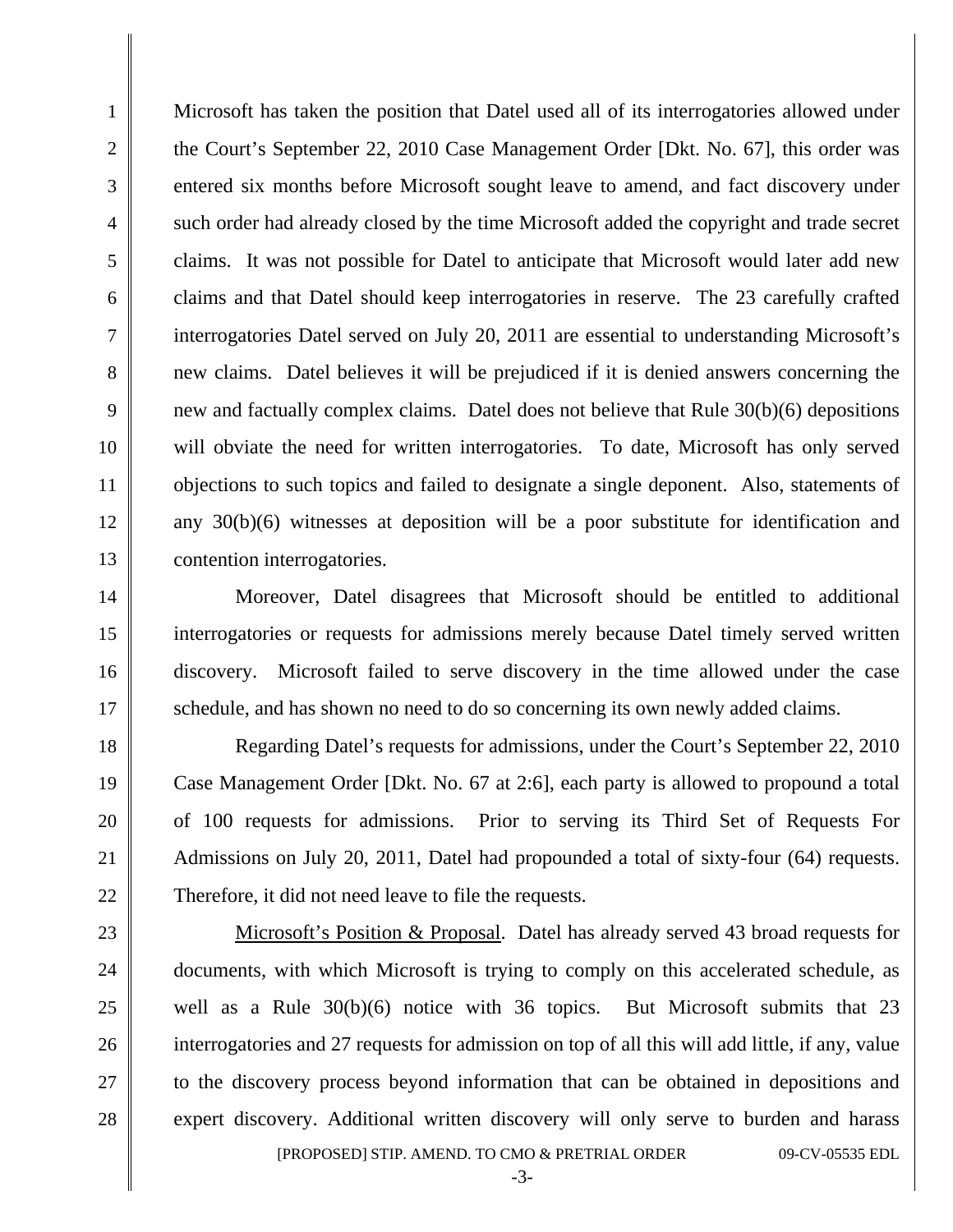Microsoft at a time it must defend and take numerous depositions (many in London), continue to meet and confer over and try to comply with Datel's broad and burdensome document requests, and prepare summary judgment motions.

1

2

3

4

5

6

7

8

9

10

11

12

13

14

15

16

17

18

19

20

21

22

23

24

25

26

27

28

 Datel served its Fifth Set of Interrogatories after close of business on July 20, 2011, the last possible day for serving written discovery under the case schedule if further written discovery had been permitted under the June 6 scheduling order. This set contains 23 separately numbered interrogatories, many of which have numerous subparts: for example, many interrogatories request Microsoft provide discrete information for "each" trade secret Microsoft identified in response to one interrogatory. Datel also served 27 substantive requests for admission at the same time. The interrogatories and RFAs overlap almost entirely with the topics noticed in Datel's Rule 30(b)(6) notice. The deposition notice comprises 36 topics, and Microsoft will produce witnesses to address most every topic, subject to meet and confer to determine the precise scope and meaning of the topics. The information sought in the interrogatories will be provided in deposition testimony. Moreover, virtually all of the interrogatories, in combination with the RFA's, seek information that is more appropriately sought through expert discovery, such as what portion of Datel code is substantially similar or identical to Microsoft code and whether Datel's copying of the Microsoft network adaptor code is functionally necessary. Microsoft also notes that these interrogatories are likely to lead to motion practice that is unlikely to be resolved in time for the current expert deadlines.

 [PROPOSED] STIP. AMEND. TO CMO & PRETRIAL ORDER 09-CV-05535 EDL Finally, should the Court permits interrogatories and requests for admission to be served, Microsoft respectfully requests (1) that the Court not address in the abstract whether Datel's specific discovery requests are appropriate or objectionable; and (2) the Court give Microsoft leave to serve an equal number of interrogatories and requests for admission within five days of the Court's ruling. Datel's argument regarding timeliness is without merit. Microsoft did not serve written discovery to date because the Court's June 6, 2011 scheduling order contemplates that further written discovery would be

-4-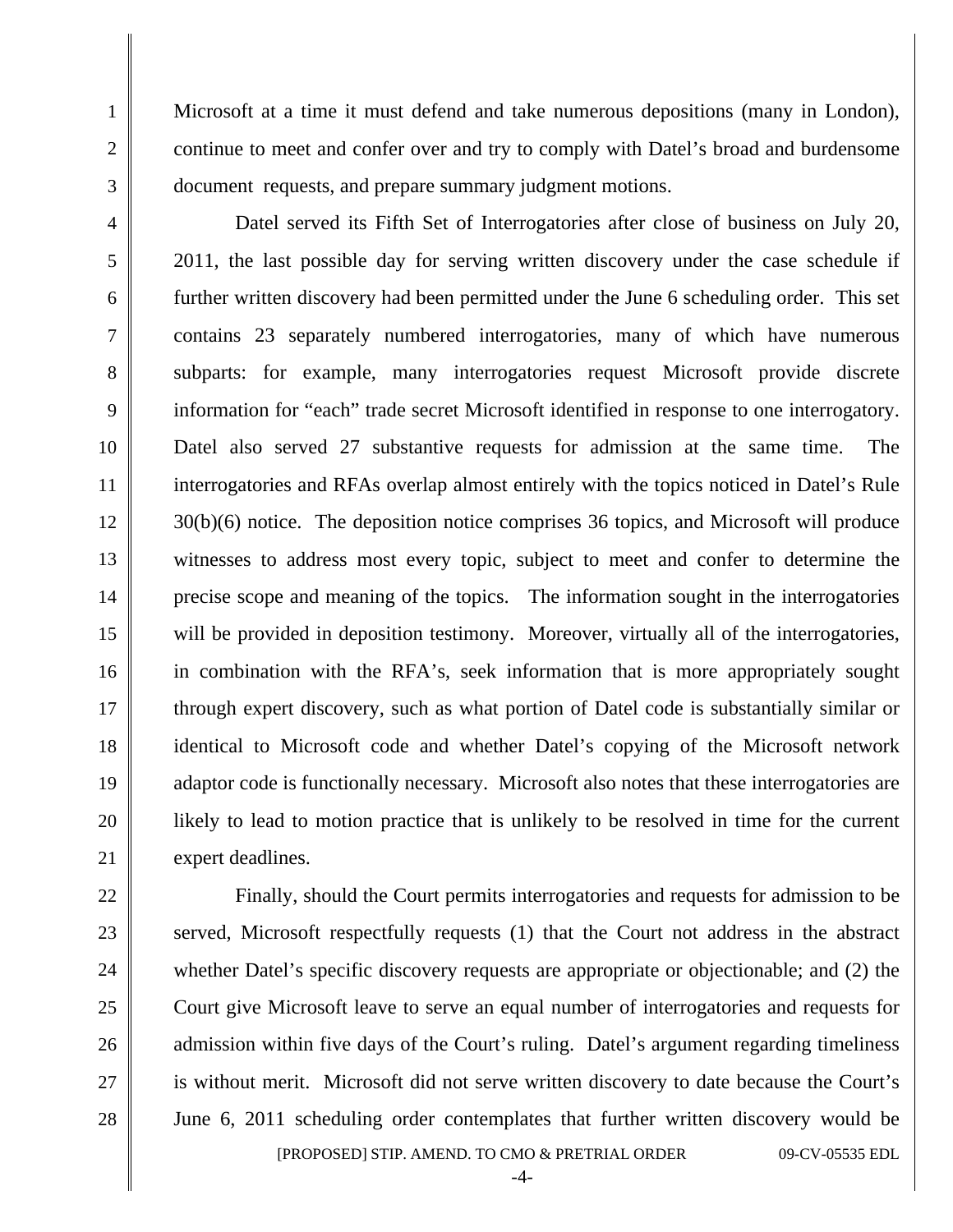permitted only pursuant to the parties' meet and confer and the Court's resolution of any disagreements. See Dkt. No. 222 at 3, 2.g. Thus, currently neither party has any right to serve any interrogatories or RFAs, and Datel has no interrogatories left to serve based on the limits previously set by the Court. It is only after the Court determines whether further written discovery should be permitted that the discovery, if any, becomes proper to serve.

7 8 3. Expert reports regarding the newly-asserted claims and defenses and defenses thereto, including expert reports concerning damages for such claims, shall be served no later than September 23, 2011. Rebuttal expert reports regarding the newly-asserted claims and defenses and defenses thereto, as well as expert rebuttal reports concerning damages for all claims, shall be served no later than October 19, 2011. All expert discovery on the newly-asserted claims and defenses and defenses thereto, and on damages, shall be completed no later than November 4, 2011.

4. The second round of dispositive motions shall be served and filed no later than September 2, 2011. Any oppositions to these motions shall be served and filed no later than September 23, 2011. Any replies to the oppositions shall be served and filed no later than October 7, 2011. The parties request that the hearing on the second round of dispositive motions be set for Friday, October 28, 2011, or such other date as is convenient for the Court.

5. The third round of dispositive motions shall be served and filed no later than November 9, 2011. Any oppositions to these motions shall be served and filed no later than December 5, 2011. Any replies to the oppositions shall be served and filed no later than December 23, 2011. The parties request that the hearing on the third round of dispositive motions be set for Friday, January 13, 2012, or such other date as is convenient for the Court.

26 27 6. In all other respects, the Amendment To Case Management And Pretrial Order For Jury Trial, entered on June 6, 2011, remains in effect.

> [PROPOSED] STIP. AMEND. TO CMO & PRETRIAL ORDER 09-CV-05535 EDL The prior time modifications in this case include the following: an extension of time

28

1

2

3

4

5

6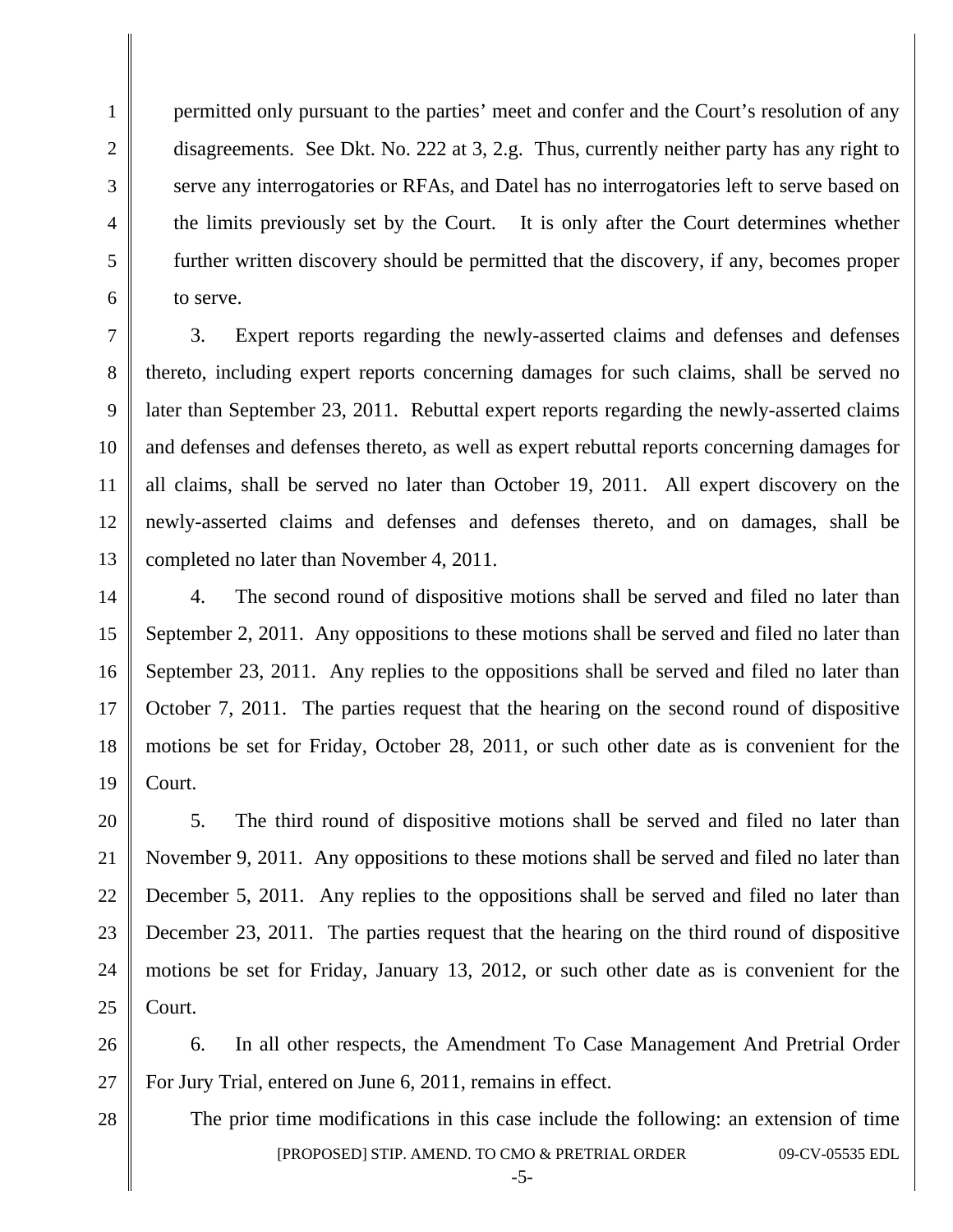| $\mathbf{1}$   | for Microsoft to respond to the complaint; an extension of time for the parties to file their |  |
|----------------|-----------------------------------------------------------------------------------------------|--|
| $\overline{2}$ | joint case management statement; an extension of time for Datel to respond to Microsoft's     |  |
| 3              | counterclaims; an expedited hearing and briefing schedule for Microsoft's Motion to           |  |
| $\overline{4}$ | Compel Appropriate Length and Location of Depositions; an expedited hearing and briefing      |  |
| 5              | schedule for Microsoft's Motion to Compel Datel's Production of Documents Regarding Its       |  |
| 6              | Reverse Engineering of Video Game Security Systems; an expedited hearing and briefing         |  |
| $\tau$         | schedule on Datel's Motion to Compel the Production of Six Documents Improperly               |  |
| $8\,$          | Withheld, and All Similar Documents; an expedited hearing and briefing schedule on            |  |
| $\mathbf{9}$   | Microsoft's Motion for Relief from Case Management Statement; an extension of time for        |  |
| 10             | Datel to move to compel documents withheld by Microsoft on grounds of privilege or work       |  |
| 11             | product protection; and the Court's Amendment To Case Management And Pretrial Order           |  |
| 12             | For Jury Trial.                                                                               |  |
| 13             |                                                                                               |  |
| 14             | PURSUANT TO STIPULATION, AS TO NOS. 1, 3, 4, 5 and 6, ABOVE, IT IS SO                         |  |
| 15             | ORDERED.                                                                                      |  |
| 16             | AS TO NO. 2, ABOVE, CONCERNING DATEL'S WRITTEN DISCOVERY,                                     |  |
| 17             | [Datel's proposed resolution:]                                                                |  |
| 18             | IT IS HEREBY ORDERED THAT Microsoft shall provide responses to Datel's Fifth Set              |  |
| 19             | Of Interrogatories pursuant to the time limits set forth in the Federal Rules of Civil        |  |
| 20             | Procedure.                                                                                    |  |
| 21             | [Microsoft's proposed resolution:]                                                            |  |
| 22             | If the Court denies permission for further interrogatories:                                   |  |
| 23             | IT IS HEREBY ORDERED THAT no further interrogatories are permitted in this case-              |  |
| 24             | If the Court permits additional interrogatories:                                              |  |
| 25             | IT IS HEREBY ORDERED THAT each party may serve 23 interrogatories and 27                      |  |
| 26             | requests for admission. Microsoft's discovery must be served within five days of this         |  |
| 27             | order.                                                                                        |  |
| 28             |                                                                                               |  |
|                | [PROPOSED] STIP. AMEND. TO CMO & PRETRIAL ORDER<br>09-CV-05535 EDL<br>$-6-$                   |  |

║